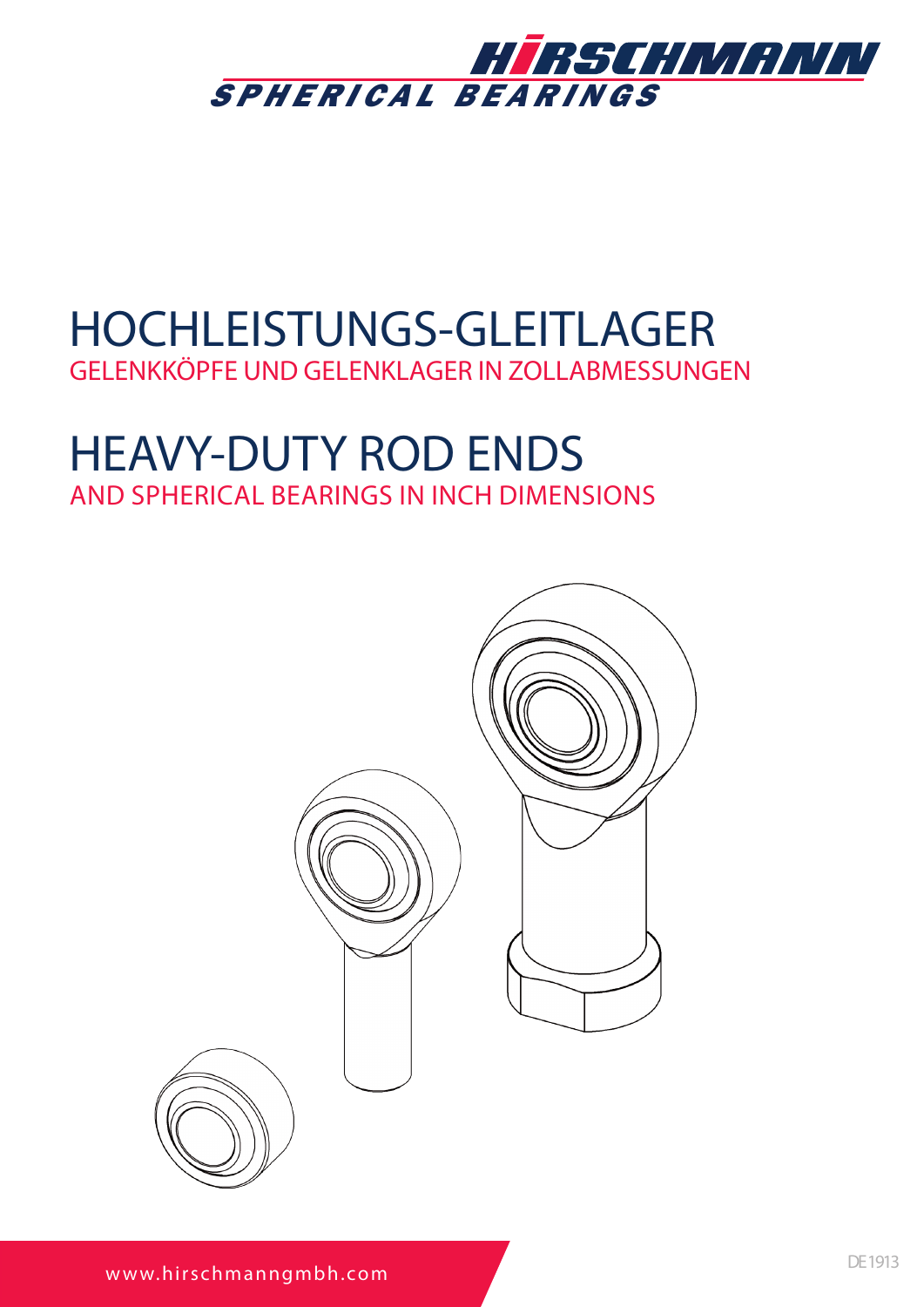

#### Wartungsfreie Hochleistungs-Gelenkköpfe mit Außengewinde in Zollabmessungen Gleitpaarung Stahl auf PTFE-Edelstahlstützgewebe

Serie SMRCDZ..



#### Maintenance-free heavy-duty rod ends with male thread in inch dimensions

Friction pairing steel on PTFE stainless steel supporting fabric





| Type                         | $\lceil$ "]<br>[mm]  | [mm]                | [mm]                   | [mm] | [mm] | [mm] | [mm] | [mm]           | Innenring<br>Ø Inner-<br>ring | Gewinde<br>UNF-3A<br><b>Thread</b> | Tragzahlen<br><b>Bearing capacities</b><br>[N] |                            | Kippwinkel<br>Angle of<br>misalign. | Gewicht<br>Weight<br>[g] |            |
|------------------------------|----------------------|---------------------|------------------------|------|------|------|------|----------------|-------------------------------|------------------------------------|------------------------------------------------|----------------------------|-------------------------------------|--------------------------|------------|
|                              | d                    | B                   | C                      | d1   | d2   | H    | H1   | G <sub>1</sub> | K                             | G                                  | dynamisch C<br>dynamic load                    | statisch Co<br>static load | Grenzlast<br>ultimate load          | α                        |            |
| 5<br>$5 - 5/16$              | 5/16<br>7,937        | 11,100              | 8.3                    | 10,1 | 23,0 | 47,0 | 58,5 | 30             | 15,050                        | $3/8 - 24$<br>$5/16 - 24$          | 15000                                          | 34000<br>31000             | 44000<br>36000                      | 14                       | 45<br>40   |
| 6<br>$6 - 3/8$               | 3/8<br>9,525         | 12,700              | 10.5                   | 12,0 | 26.0 | 49.0 | 62.0 | 30             | 17,450                        | $7/16 - 20$<br>$3/8 - 24$          | 24000                                          | 46000                      | 54000                               | 9                        | 60<br>55   |
| $\overline{7}$<br>$7 - 7/16$ | 7/16<br>11,112       | 14,275              | 11,5                   | 13,7 | 30,0 | 54,0 | 69.0 | 33<br>31       | 19,850                        | $1/2 - 20$<br>$7/16 - 20$          | 30000                                          | 55000                      | 64500                               | 10                       | 90<br>80   |
| 8<br>$8 - 1/2$               | 1/2<br>12,700        | 15,880              | 13,0                   | 15,5 | 34,0 | 62,0 | 79,0 | 38<br>36       | 22,225                        | $5/8 - 18$<br>$1/2 - 20$           | 40000                                          | 86500<br>85500             | 103000<br>100000                    | 9                        | 140<br>120 |
| 10<br>$10 - 5/8$             | 5/8<br>15,875        | 19,050              | 14,7                   | 19,1 | 39,0 | 67,0 | 86,5 | 40<br>38       | 27,000                        | $3/4 - 16$<br>$5/8 - 18$           | 54000                                          | 98500                      | 115000                              | 12                       | 210<br>180 |
| 12<br>$12 - 3/4$             | 3/4<br>19,050        | 22,225              | 16,5                   | 22,6 | 46.0 | 73,0 | 96.0 | 43<br>41       | 31,750                        | $7/8 - 14$<br>$3/4 - 16$           | 71500                                          | 144500                     | 168500                              | 13                       | 320<br>285 |
| Tol.<br>土                    | $\Omega$<br>$-0,013$ | $\Omega$<br>$-0,12$ | $\mathbf{0}$<br>$-0,2$ |      |      |      |      |                |                               |                                    |                                                |                            |                                     |                          |            |

Außenteil: rostfreier Stahl 1.4542

Lagerschalen: rostfreier Stahl 1.4305, mit fest eingeklebter Gleitfolie, bestehend aus PTFE mit einem Edelstahlstützgewebe

Innenring: rostfreier Stahl 1.4034, gehärtet, geschliffen und poliert

Lagerspiel: 5 - 10 μm

Gewinde: UNF-3A; rechts oder links.

Bei Linksgewinde Bezeichnung z.B. SMLRCDZ 10.

Dynamische Tragzahl C: Rechnerische Größe zur Lebensdau- erberechnung.

Statische Tragzahl Co: Zulässige Belastung die aus der Streckgrenze des Außenteilwerkstoffes mit einem Sicherheitsfaktor von 1,2 resultiert.

Grenzlast Cmax: Maximale Last mit welcher der Gelenkkopf belastet werden kann ohne zu versagen.

Outer part: stainless steel 1.4542

Bushings: stainless steel 1.4305, with permanently affixed sliding foil, consisting of PTFE with a stainless steel supporting fabric Inner ring: stainless steel 1.4034, hardened, ground and polis hed

Bearing slackness: 5 - 10 μm

Thread: UNF-3A; r.h. or l.h.

L.h. thread designation example SMLRCDZ 10.

Dynamic load C: Characteristic value for the calculation of the service life.

Static load Co: Load based on the weakest cross-section which results from the yield point of the outer material, with a safety factor of 1.2.

Ultimate load Cmax: Maximum load with which the rod end can be loaded without failure.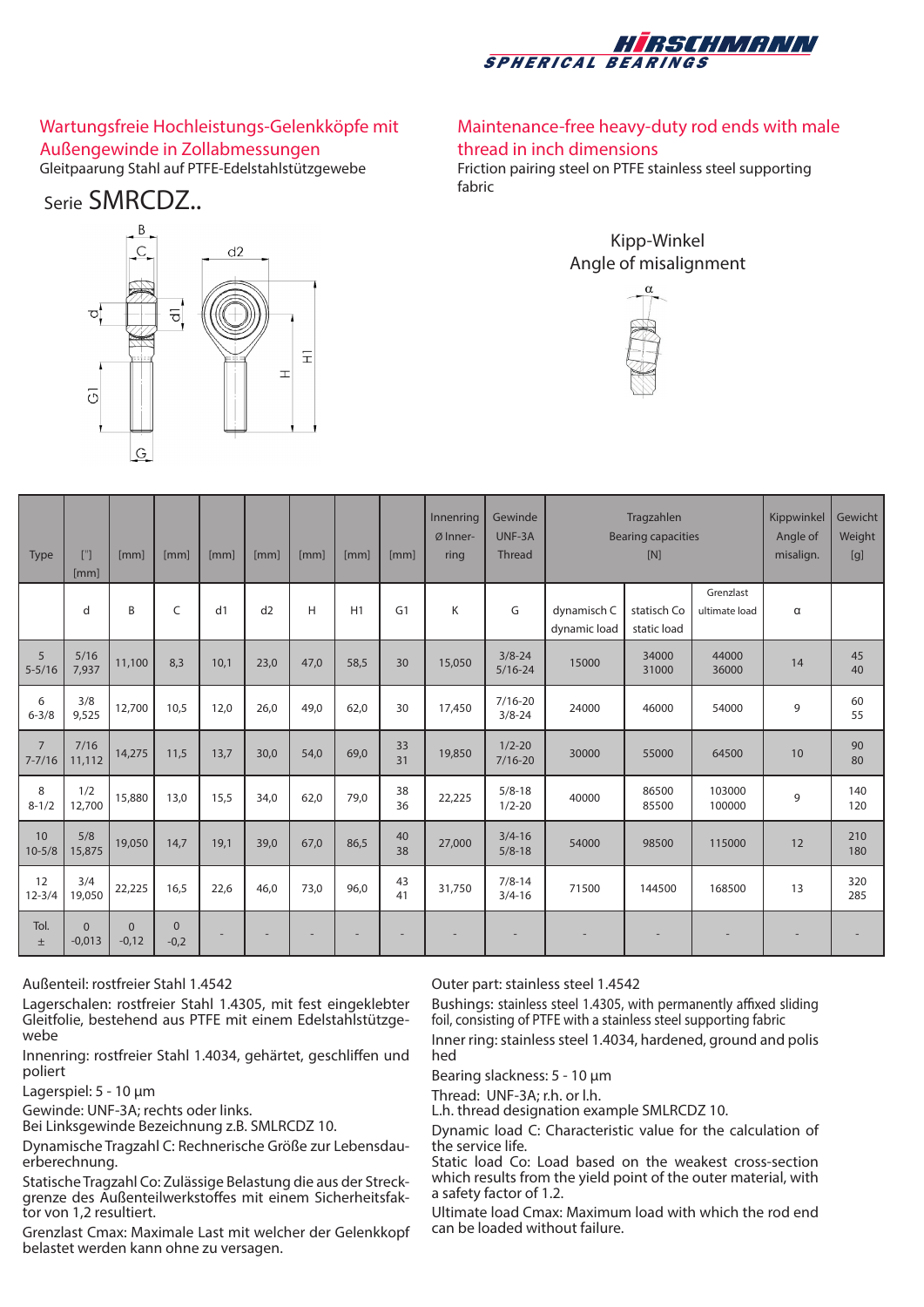

#### Wartungsfreie Hochleistungs-Gelenkköpfe mit Innengewinde in Zollabmessungen Gleitpaarung Stahl auf PTFE-Edelstahlstützgewebe





#### Maintenance-free heavy-duty rod ends with female thread in inch dimensions

Friction pairing steel on PTFE stainless steel supporting fabric





| Type                            | $\lceil$ "]<br>[mm]  | [mm]                | [mm]                  | [mm] | [mm] | $\lceil mm \rceil$ | [mm] | $\lceil mm \rceil$ | [mm] | [mm]           | [mm]           | Innen-<br>ring $\varnothing$<br>Innerring<br>$\text{Im}\,\mathrm{m}$ | $\lbrack\!\lbrack\;\rbrack\!\rbrack$ | [mm]  | Gewinde<br>$UNF-3B$<br>Thread<br>$\lbrack\!\lbrack\;\rbrack\!\rbrack$ | Tragzahlen<br><b>Bearing capacities</b><br>[N]                    |                | Kippwinkel<br>Angle of<br>misalign.<br>$[^{\circ}]$ | Gewicht<br>Weight<br>[g] |            |
|---------------------------------|----------------------|---------------------|-----------------------|------|------|--------------------|------|--------------------|------|----------------|----------------|----------------------------------------------------------------------|--------------------------------------|-------|-----------------------------------------------------------------------|-------------------------------------------------------------------|----------------|-----------------------------------------------------|--------------------------|------------|
|                                 | d                    | B                   | C                     | d1   | d2   | d <sub>3</sub>     | d4   | Н                  | H1   | H <sub>2</sub> | G <sub>1</sub> | K                                                                    |                                      | SW    | G                                                                     | dynamisch C statisch Co<br>dynamic load static load ultimate load |                | Grenzlast                                           | α                        |            |
| 5<br>$5 - 5/16$                 | 5/16<br>7,937        | 11,100              | 8,3                   | 10,1 | 23,0 | 14,0               | 16,0 | 41,0               | 52,5 | 6,5            | 22<br>19       | 15,050                                                               | 9/16                                 | 14,29 | $3/8 - 24$<br>$5/16 - 24$                                             | 15000                                                             | 34000<br>30000 | 44000                                               | 14                       | 50<br>55   |
| 6<br>$6 - 3/8$                  | 3/8<br>9,525         | 12,700              | 10,5                  | 12,0 | 26,0 | 15,5               | 17,5 | 46,0               | 59,0 | 6,5            | 25<br>22       | 17,450                                                               | 5/8                                  | 15,88 | $7/16 - 20$<br>$3/8 - 24$                                             | 24000                                                             | 46000          | 54000                                               | 9                        | 70<br>75   |
| $\overline{7}$<br>7-7/16 11,112 | 7/16                 | 14,275              | 11,5                  | 13,7 | 30,0 | 19,0               | 22,5 | 50,0               | 65,0 | 6,5            | 27<br>25       | 19,850                                                               | 3/4                                  | 19,05 | $1/2 - 20$<br>$7/16 - 20$                                             | 30000                                                             | 55000          | 64500                                               | 10                       | 105<br>115 |
| 8<br>$8 - 1/2$                  | 1/2<br>12,700        | 15,880              | 13,0                  | 15,5 | 34,0 | 22,0               | 25,5 | 57,0               | 74,0 | 6,5            | 30<br>27       | 22,225                                                               | 7/8                                  | 22,22 | $5/8 - 18$<br>$1/2 - 20$                                              | 40000                                                             | 86500          | 103000                                              | 9                        | 150<br>170 |
| 10                              | 5/8<br>10-5/8 15,875 | 19,050              | 14,7                  | 19,1 | 39,0 | 25,0               | 28,5 | 64,0               | 83,5 | 9,5            | 34<br>30       | 27,000                                                               |                                      | 25,40 | $3/4 - 16$<br>$5/8 - 18$                                              | 54000                                                             | 98500          | 115000                                              | 12                       | 210<br>240 |
| 12                              | 3/4<br>12-3/4 19,050 | 22,225              | 16,5                  | 22,6 | 46,0 | 28,5               | 32,0 | 73,0               | 96,0 | 9,5            | 38<br>34       | 31,750                                                               | 11/8                                 | 28,58 | $7/8 - 14$<br>$3/4 - 16$                                              | 71500                                                             | 144500         | 168500                                              | 13                       | 305<br>345 |
| Tol.<br>$\pm$                   | $\Omega$<br>$-0,013$ | $\Omega$<br>$-0,12$ | $\mathbf 0$<br>$-0,2$ |      |      |                    |      |                    |      |                |                |                                                                      |                                      |       |                                                                       |                                                                   |                |                                                     |                          |            |

Außenteil: rostfreier Stahl 1.4542

Lagerschalen: rostfreier Stahl 1.4305, mit fest eingeklebter Gleitfolie, bestehend aus PTFE mit einem Edelstahlgewebe Innenring: rostfreier Stahl 1.4034, gehärtet, geschliffen und poliert

Lagerspiel: 5 - 10 μm

Gewinde: UNF-3B; rechts oder links.

Bei Linksgewinde Bezeichnung z.B. SFLRCDZ 10.

Dynamische Tragzahl C: Rechnerische Größe zur Lebensdauerberechnung.

Statische Tragzahl Co: Zulässige Belastung die aus der Streck- grenze des Außenteilwerkstoffes mit einem Sicherheitsfak- tor von 1,2 resultiert.

Grenzlast Cmax: Maximale Last mit welcher der Gelenkkopf belastet werden kann ohne zu versagen.

Outer part: stainless steel 1.4542

Bushings: stainless steel 1.4305, with permanently affixed sliding foil, consisting of PTFE with a stainless steel supporting fabric

Inner ring: stainless steel 1.4034, hardened, ground and polis hed

Bearing slackness: 5 - 10 μm

Thread: UNF-3B; r.h. or l.h.

L.h. thread designation example SFLRCDZ 10.

Dynamic load C: Characteristic value for the calculation of the service life.

Static load Co: Load based on the weakest cross-section which results from the yield point of the outer material, with a safety factor of 1.2.

Ultimate load Cmax: Maximum load with which the rod end can be loaded without failure.